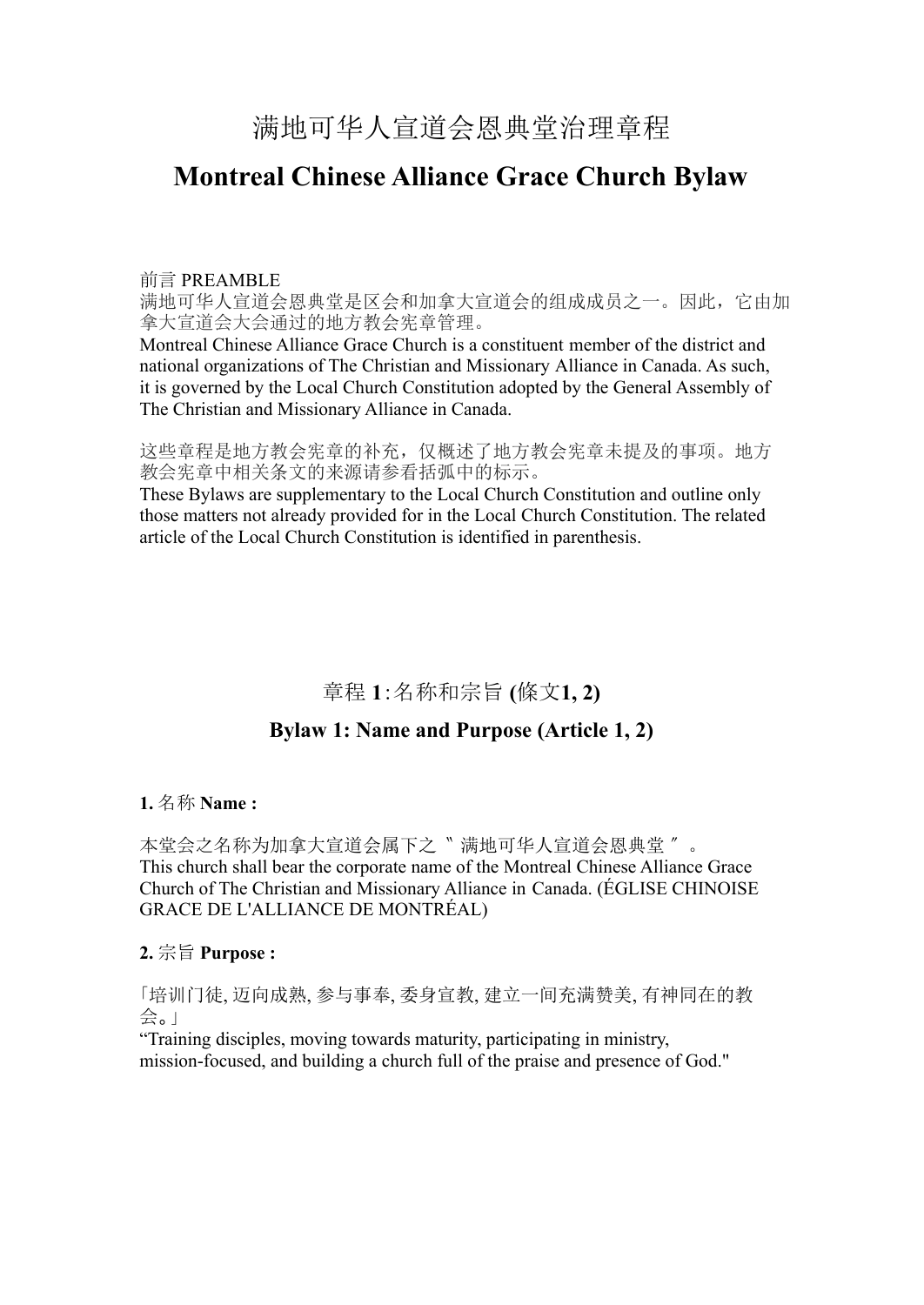## 章程 **2**:会籍 **(**條文 **6)**

## **Bylaw 2: Membership (Article 6)**

### **1.** 新会友加入程序**Procedure of receiving / admitting NEW member**

入会程序

- 须固定出席主日崇拜并参加其他活动至少六个月(包括团契, 小组, 查经班, 主日 学等等),

Must regularly attend Sunday services and other church activities for at least 6 months (including fellowship, small group, Bible studies, Sunday School, etc.),

- 必须完成「会员班」课程。

Must have completed the Membership Class.

- 需签署及递交「入会申请书」予本教会, 并经以下程序审批:该等人士须通过本 教会之牧师/传道人或长老之信仰查考, 被认定与本教会之信仰相符, 及获长议会 审核通过,方可核准入会。

Must sign and submit a membership application to the church, and undergo the following procedures: the applicant must be interviewed by the reverend, pastor or elder regarding their faith to ascertain conformity to the church's statement of faith and receive approval from the Elder's Board.

#### 转会会友加入程序**Procedure of accepting the Transfer of Membership from other church**

本教会欢迎所有接受本教会章程, 包括信仰宣言的基督徒, 成为宣道会恩典堂会 友。The church welcomes all Christians who accept the church's constitution and statement of faith to apply for membership at Montreal Chinese Alliance Grace Church.

- 必须由本人申请。

Requests for transfer of membership must be made in person.

- 由两位正式会员推荐, 证实申请人经常参加教会主日崇拜及各类聚会/活动至少 六个月(包括主日学, 团契, 小组, 查经, 或事奉, 等等)。

Must be recommended by at least two official members and must fulfill all the above requirements for official membership.

- 提交申请表, 由长议会审核通过。

The application form must be submitted to the Elder's Board to be reviewed and approved.

- 完成会员登记。

Must complete the membership information record form.

### **2.** 会友分类**Classification of Membership**

#### 正式会友 **( Official Member )**

- 18岁以上(含18岁),受洗的基督徒(在本教会或者其他教会),固定参加教会主日 崇拜/聚会/活动至少半年。

Must be 18 years and older, baptized, and regularly attending Sunday church services/gatherings/activities for at least half a year.

### 青少年会友 **( Youth Member )**

- 18岁以下, 受洗的基督徒。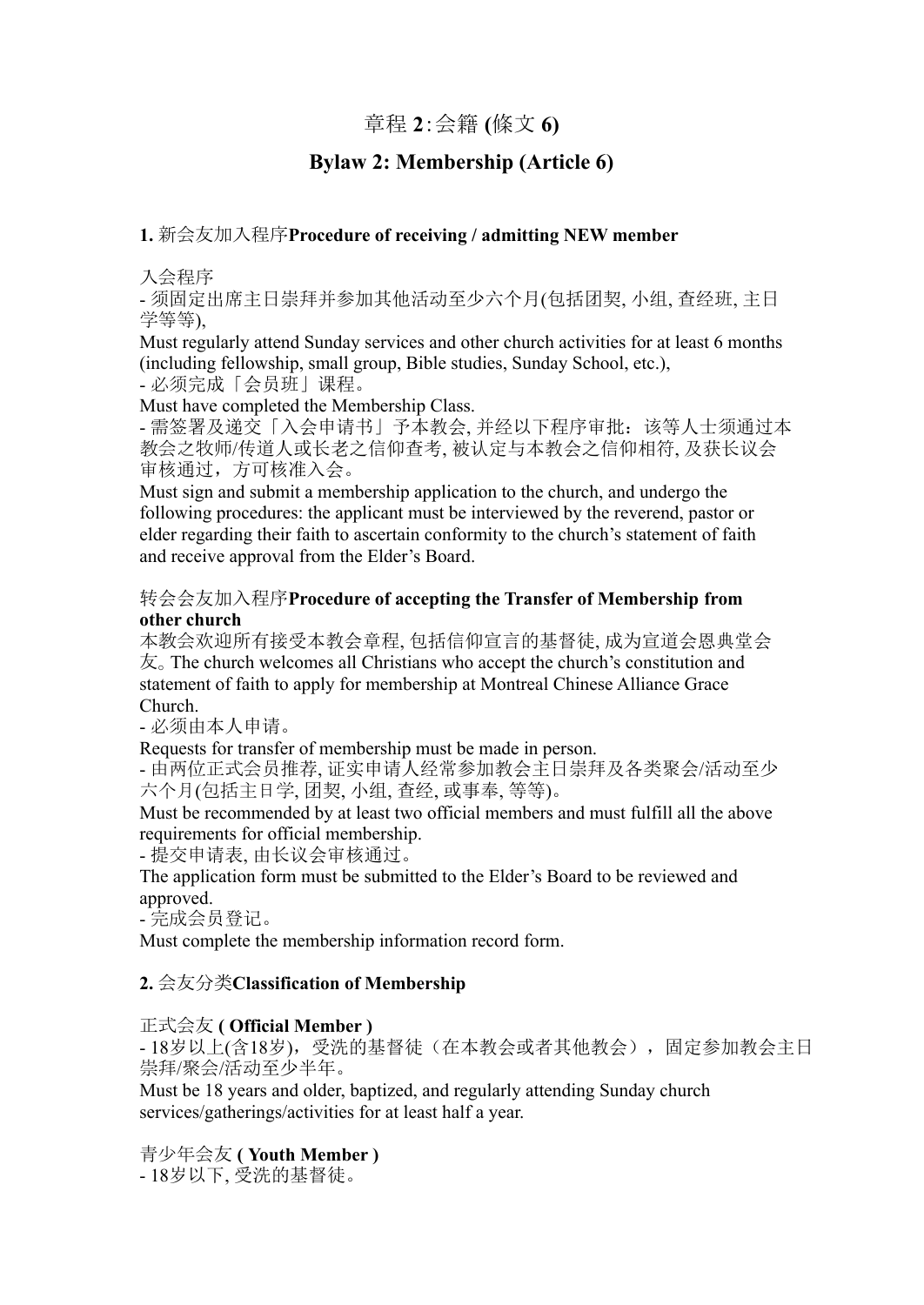Any Christian who is under 18 years old and baptized at MCAGC

- 除了没有投票权之外, 可享有正式会友所有的权利和义务。

Excepting the right to vote, youth members enjoy all the rights and responsibilities of an official member.

- 青少年会友没有被选举权。

Youth members are not eligible for elected office.

#### 非正式会友 **( Informal Member )**

- 凡连续缺席教会主日崇拜/活动达一年或以上, 并且没有合理之解释的会友, 自 动转为非正式会友。

Anyone who does not regularly attend Sunday service for more than a year, automatically becomes an informal member.

- 无投票权, 不能担当任何职务。

Informal members do not have voting rights, nor can they be nominated or elected into an official serving role.

### **3.** 会友资格、权利与义务**:Qualifications, Rights and Obligationsof a Member**

## 资格**(Qualifications)**

- 同意并且接受本教会各项圣工的目标, 原则, 异象, 信仰宣言, 以及教会治理章 程。

Must agree with and accept the church's various ministry objectives, principles, vision, and statement of faith, as well as the church's structure of governance.

- 同意,接受并且愿意履行本教会会友的基本权利和义务。

Must agree with and accept the church's membership rights and membership responsibilities.

### 权利 **( Rights )**

- 唯有正式会友在会友大会上享有投票权.

Only official Members are permitted to vote in the General Assembly. - 可被选举担任教会各类同工职务.

Can be elected to serve as a church co-worker in various responsibilities

- 使用教会各项设施.

Can utilize the church's various facilities

- 享用教会各种资源.

Can benefit from the church's various resources.

- 参与教会各项活动.

Can attend the church's various activities.

### 义务 **( Obligations )**

- 支持教会各项圣工,奉献人力, 物力及金钱.

Must support the church's various ministries physically, materially, and financially. - 帮助别人及彼此相爱, 全心全意协助传扬福音.

Must help and love one another, and be fully committed to supporting evangelism - 协助本教会之事工, 拓展神的国度.

Must support the church's ministries to expand God's kingdom.

- 定期出席本教会之会友大会, 崇拜及团契聚会.

Must attend the church's general assembly, worship services, as well as fellowship gatherings.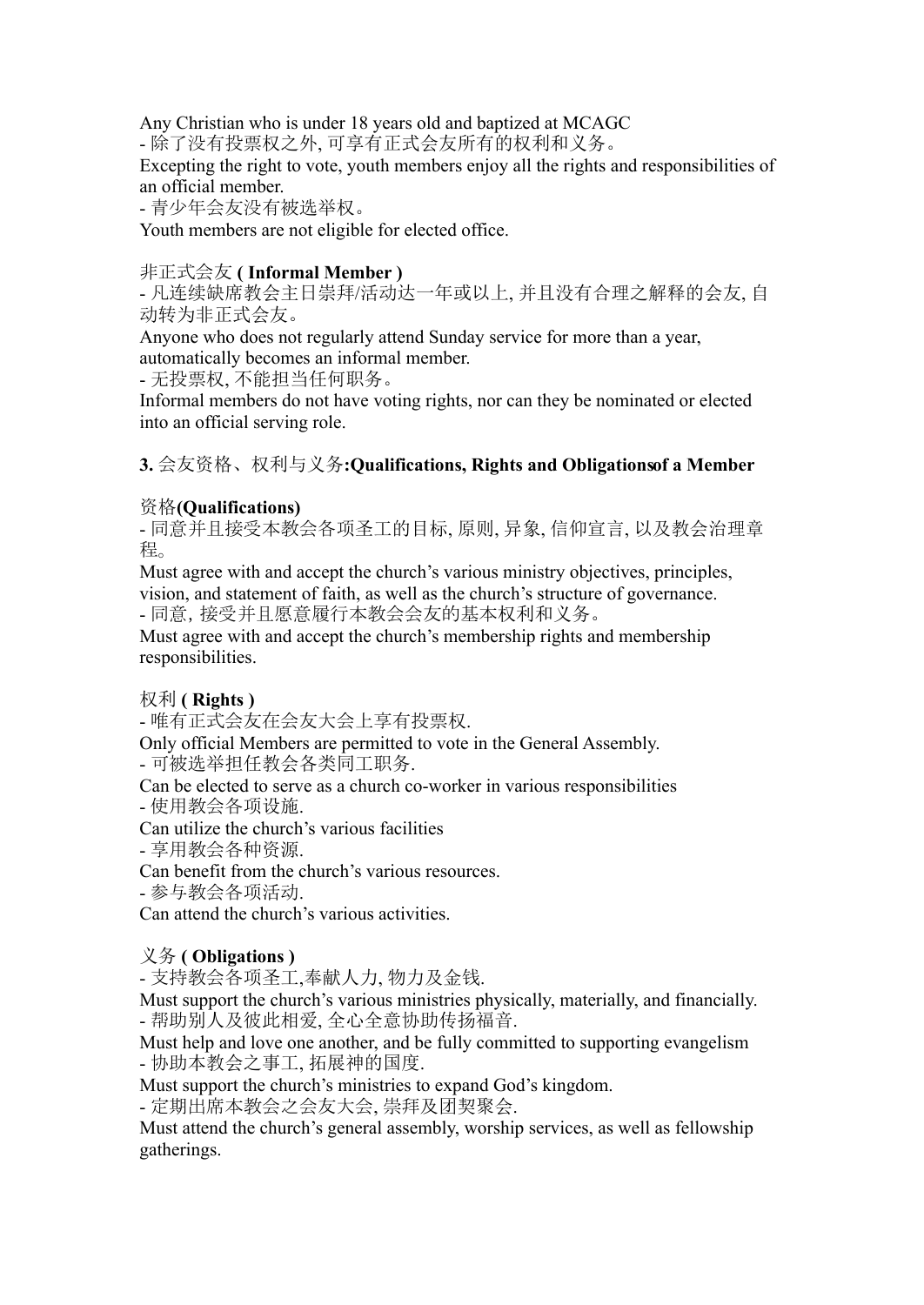#### **4.** 终止会籍**Membership Termination**

会籍终止可经由下列三种方式之一 : Termination of membership can occur in one of three ways:

#### 自愿终止 **(Voluntary Termination )**

会友可要求终止会籍, 必须以书面通知教会。 A member can request the termination of one's membership through a written request.

#### 自动终止 **(Automatic Termination )**

- 任何已去世之会友。

Upon the death of a member.

- 任何会友如缺席主日崇拜, 团契或其他类似之聚会两年, 而没有任何合理原因, 将从会友名册中除名。

Any member that is absent from Sunday services, fellowships or other church activities for more than 2 years without reasonable excuse will be removed from the membership list.

-任何转到其他教会的会友。

Any member that has become other church's member.

#### 惩戒终止 **( Disciplinary Termination )**

若有会友其生活言行 做出与本教会所秉持的信仰宣言, 各项圣工的目标, 原则, 异象所抵触, 违背圣经道德教训的行为, 令基督和教会之名蒙羞, 而在经过合宜劝 告后, 仍未见有确实悔改回转者, 经长议会至少四份之三票数通过, 可撤销其会友 资格。(详细解释,可参照「加拿大宣道会地方教会会友纪律与挽回之指引」) Membership is terminated when a member acts against the church's statement of faith, objectives, and vision, the moral principles of the Bible, bringing shame upon Christ and the church, and showing no sign of repentance even after appropriate warning has been given. Membership is revoked when 75% of the Elder's Board vote for the revocation of said member's rights. (For detailed explanations, refer to " Discipline and restoration policy for members of the local churches of the Christian and Missionary Alliance in Canada")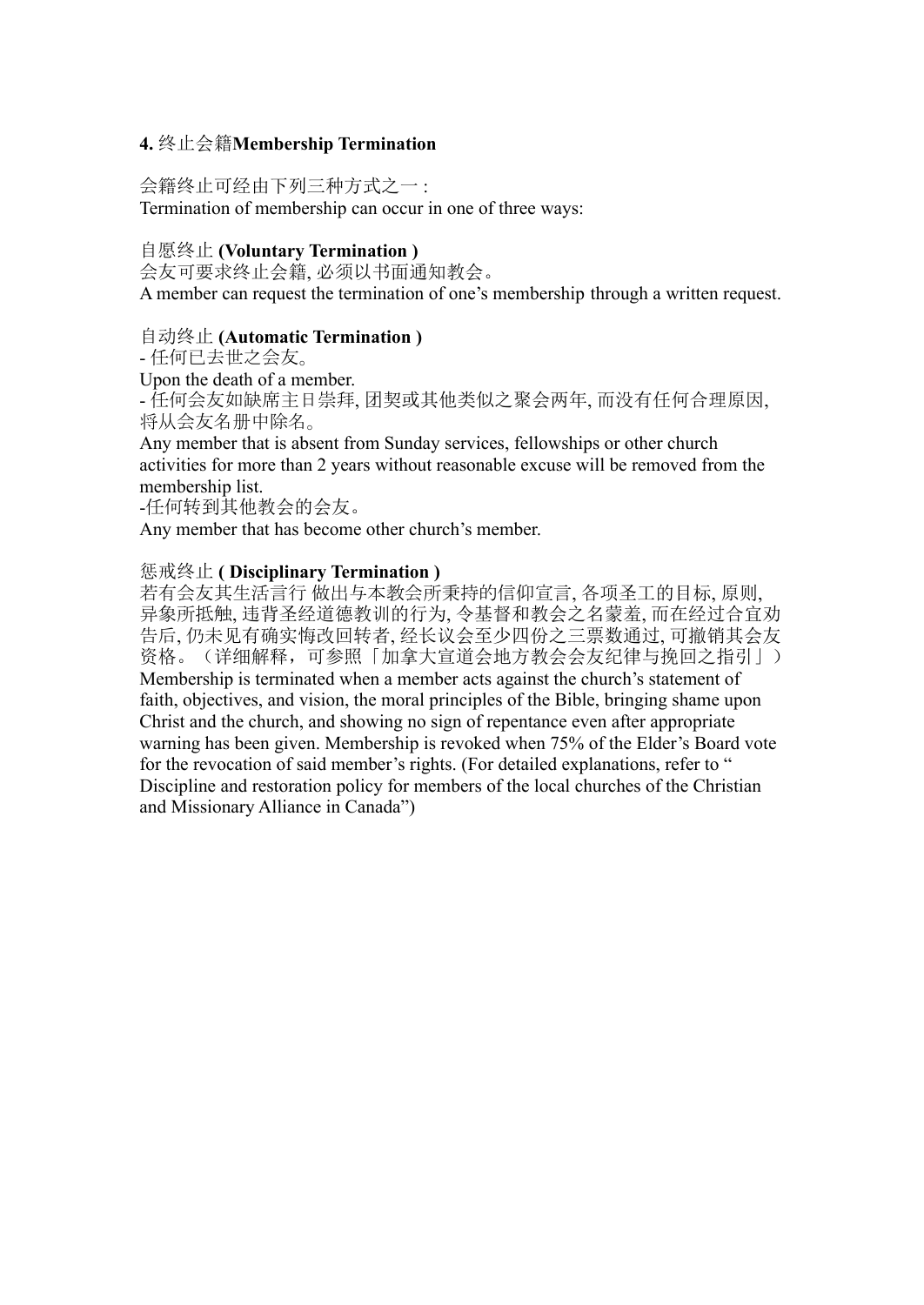## 章程 **3**:治理 **(**條文 **7)**

## **Bylaw 3: Government (Article 7)**

- **1.** 教会的组织管理结构請參閱**"**附錄 **1"** Please see "Appendix 1" for Chart of the Church Organization and Governance
- **2.** 会友大会 **General Assembly**

教会每年召开一次会友大会。日期、时间及地点由长议会决定。每一位会友皆 可出席会友大会。

General Assembly will be held by the church annually. The date, time and location will be decided by the Board. Every member is qualified to attend.

会友大会之目的 Purposes of General Assembly:

- 选举长老和执事 Election of Elders and Deacons
- 长议会向会友作出年度报告(教会之发展与事工现况) The annual report will be provided by the Board to members. (Church Development and Current Ministries Status)
- 报告解释教会年度帐目
- Report and explain the Annual Finance of the Church - 报告解释通过下一年年度预算
- Report and explain the review for next year's annual budget
- 通过重要工程议案
	- Pass the proposal of important building project
- 修改章程 Bylaw Amendments

#### **3.** 临时会友大会 **Special Meetings of the Membership**

当有紧急问题需要处理时,长议会可照着议会的决定或教会会员至少四分之 一的请求,召开临时会友大会。

When there are urgent matters at hand, the Board may call a special meeting by its decision or by the request of at least 25% of the official members.

**4.** 大会通告 **Notice of the General Assembly**

需于大会召开至少三周前通知会友。通告应列明开会日期、时间、地点及议 程。通告也将在教会内布告板上张贴,在崇拜聚会中宣布并在周报中刊登。 Notice shall be provided to the members at least 3 weeks before the Assembly. It should list the date, time, location and agenda of the Meeting. It will also be posted on the bulletin board in the church, announced in the worship services and printed on the weekly bulletins.

#### **5.** 法定人数 **Quorum**

当召开会友大会时,会友必须有足够法定人数,否则议决的项目不能成立。会 友大会之法定人数为不少于当时正式会友之50%。如在大会指定开始时间30 分钟内还未达到法定人数,大会将延期尽快召开。延期召开的大会将不受法 定人数要求的限制,决议既将成立。

When the General Assembly is held, the number of the official members must reach the quorum or the discussions of the meeting are not valid. The quorum of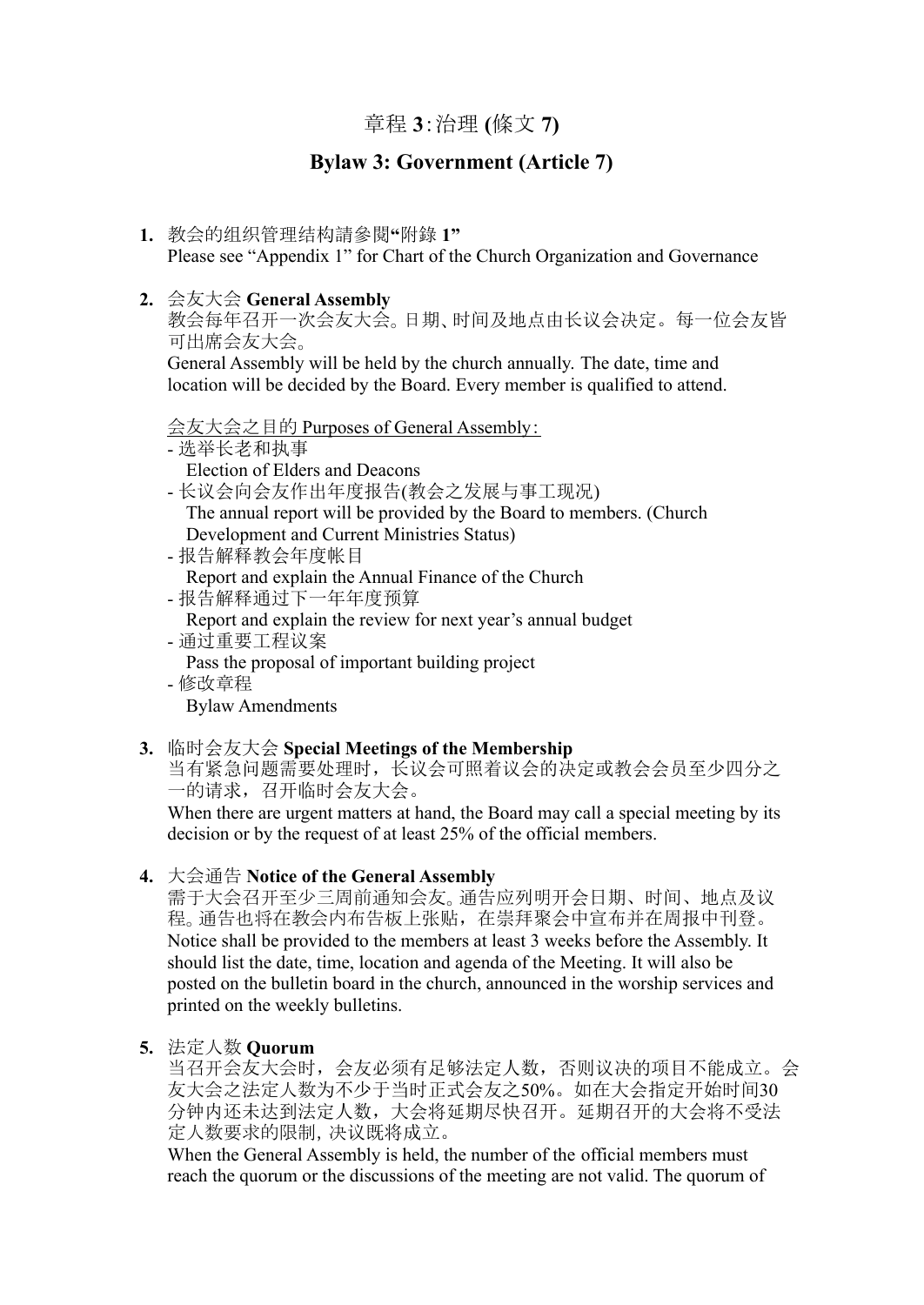the General Assembly is no less than 50% of the present official members. If the quorum is not reached within the 30 minutes period after the appointed time, the Assembly will be postponed and held in the next available date as soon as possible. The postponed meeting will not be restricted by the quorum requirement, and the resolution will be established.

#### **6.** 决议 **Resolution**

在任何会友大会中,表决议案必须得到在场正式会友不少于简单多数赞成才 可通过。另外,除了长老执事的选举,其他决议必须由会友亲自投票,不能经 由代投的方式执行。若遇动议或提案事关重大,则必须得到在册的正式会友 简单多数赞同,方可通过。

In any General Assembly, the voting motion must be approved by no less than a simple majority of the official members present. In addition, besides the election of elders/deacons, other resolutions must be voted in person by the members and cannot be executed by proxy. In the event of a crucial motion or proposal, it is considered passing only when a simple majority of affirmative votes is obtained from the officially registered members.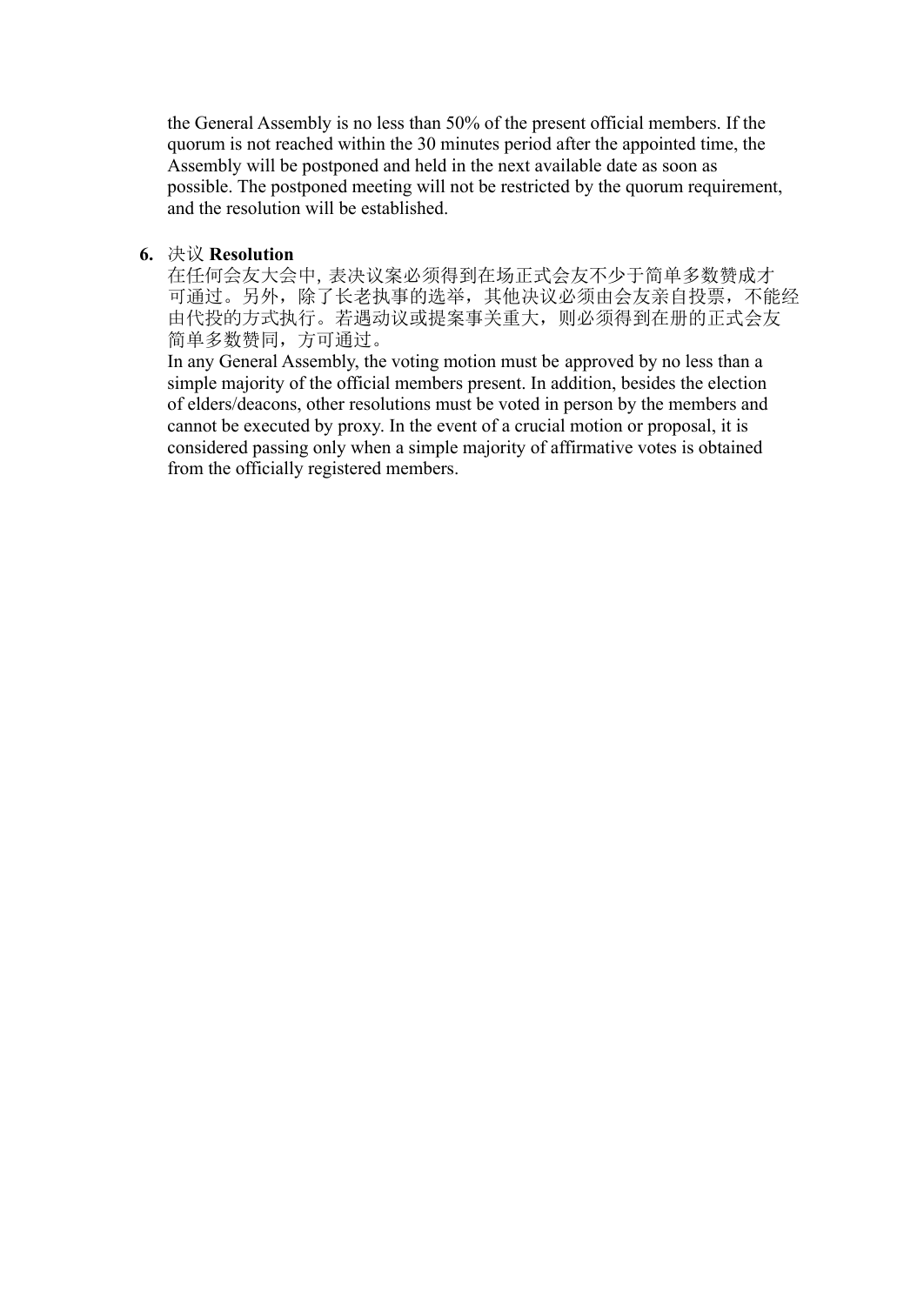章程 **4**:长议会 **(**條文 **8)**

## **Bylaw 4: Board (Article 8)**

- 1. 长议会的任务 Role of the Board: -负责教会的灵性与行政管理事工. Be responsible for the spiritual growth and administration of the church. -负责坚守教会的目标和方向. Be responsible for holding the goal and direction of the church. -领导及致力执行教会宪章及章程. Lead and devote for executing the Local Church Constitution and Church Bylaw.
- 2. 长议会的长老人数,除了主任牧师以外,不应少于五人或多过九人。 The number of elders on the Board, besides the Lead Pastor, shall be no less than 5 and no more than 9.
- 3. 长议会会议每月最少开会一次,有关日期,地点,时间,会议议程必须七天前 通知各长老。 The meeting of the Board is held at least once a month. The elders must be notified with the related date, location, time and agenda seven days in advance.
- 4. 任何长议会中之足够法定人数为不少于四分之三。若未能达到法定人数,主 席将暂休会,再另定开会日期,时间及地点。 Quorum for the meeting of the Board is 75% presence. If the quorum is not reached, the Chair will adjourn and set a new date, time and location.
- 5. 在会议中,议案如需要投票决定,须得到不少于简单多数与会成员赞成,才可 通过。

If the motion is required of voting in the meeting, it must be approved by no less than a simple majority of the members present.

- 6. 长老任期为三年一任,之后需要暂停一年。 Elder serves for a term of three years, followed by a mandatory cessation of service for at least one year .
- 7. 长老资格与职责請參閱"附錄 2" Please see "Appendix 2" for Elder's Qualifications and Duties
- 8. 从历史和圣经的模式中, 我们知道教会长老一职一直是由男人担任, 这事实支 持我们沿用此一贯的模式。 Historically and biblically, we know that the office of eldership has always been held by men. This supports our continuing of this church practice.
- 9. 对长老和执事的监督 Regarding the Oversight of the Elders and Deacons 如果会友对在任长老和执事之资格有挑战和疑问,可以以书面的方式,至少 五位的联署签名,提交给教会长议会主席(主任牧师或者主任牧师委任之同 工),作为上诉之渠道。If there are any objections or reservationsregarding an active elder or deacon, any member may submit an appeal in writing with at least five signatures of other members, to the chair of the Elders' Board (the senior pastor or anyone that is appointed by him).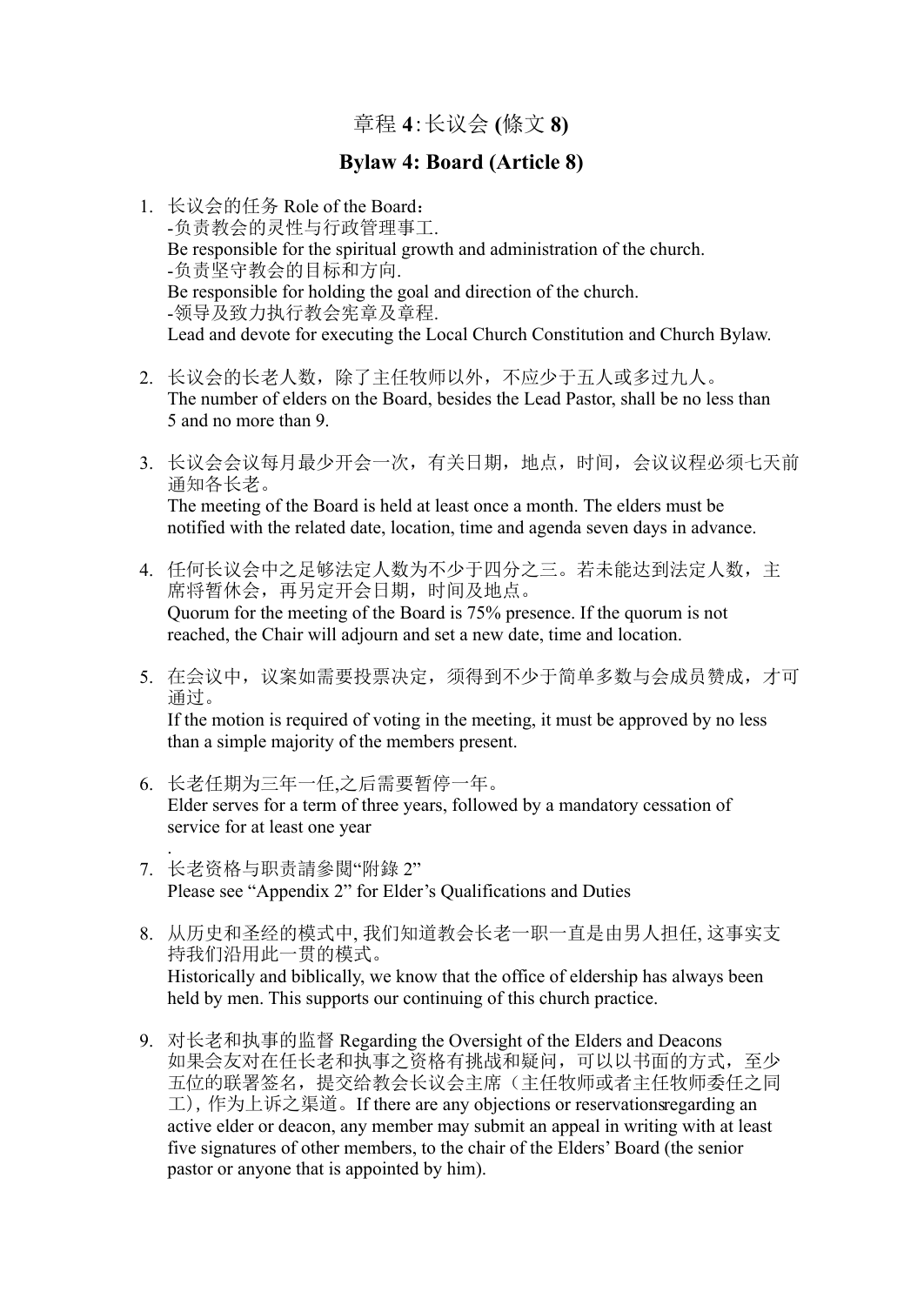## 章程 **5**:牧师传道和授薪同工 **(**條文 **9)**

## **Bylaw 5**:**Pastors and Paid Staffs (Article 9)**

- 1. 对主任牧师的工作职责的评估,由长议会向区会提出,区会带领长议会共同 进行。The review of the work responsibilities of theSenior Pastor should be initiated by the Board and carried forward under the guidance of the District.
- 2. 對其他传道和授薪同工的工作职责的評估,由主任牧师负责進行,并报备长 议会。The review of the work responsibilities of other Pastors and paid staffs should be carried forward by the Senior Pastor and then reported to the Board.

章程 **6**:长老和执事的提名委員會 **(**條文 **13)**

## **Bylaw 6: Nomination Committee of Elders and Deacons (Article 13)**

#### **1.** 提名委员会成员 **The members of the nomination committee**

提名委员包括现任长议会中的三位长老(由现任长议会选举产生)和教会正式会 友中的三位 (由五位正式会友联署提名某一正式会友成为提名委员会委员候选人 ,以正式书面的形式提交主任牧師,最后透过会友大会选举产生。一位正式会友 不能同时是推荐人又是候选人,而每五位正式会友只能提名一位候选人。) 如果 某位弟兄姐妹是潜在的长老和执事候选人,不应该被提名进入提名委员会。现任 执事不可以进入提名委员会。

The committee is consisted of three currently serving elders (That are elected by the elder's board) and three church members (By the formal recommendation of five official members, the names of the candidates are submitted to the senior pastor in writing. Finally, they are to be elected through the General Assembly. An official member cannot be both a recommender and a candidate at the same time, and every five official members can nominate only one candidate.) If a brother or sister is a potential candidate for eldership or deacon hood, he or she should not be nominated into the nomination committee. Current deacons cannot join the nomination committee.

**2.** 提名委员会的职责与守则請參閱**"**附錄 **3"** Please see "Appendix 3" for the duties and the rules of the nomination committee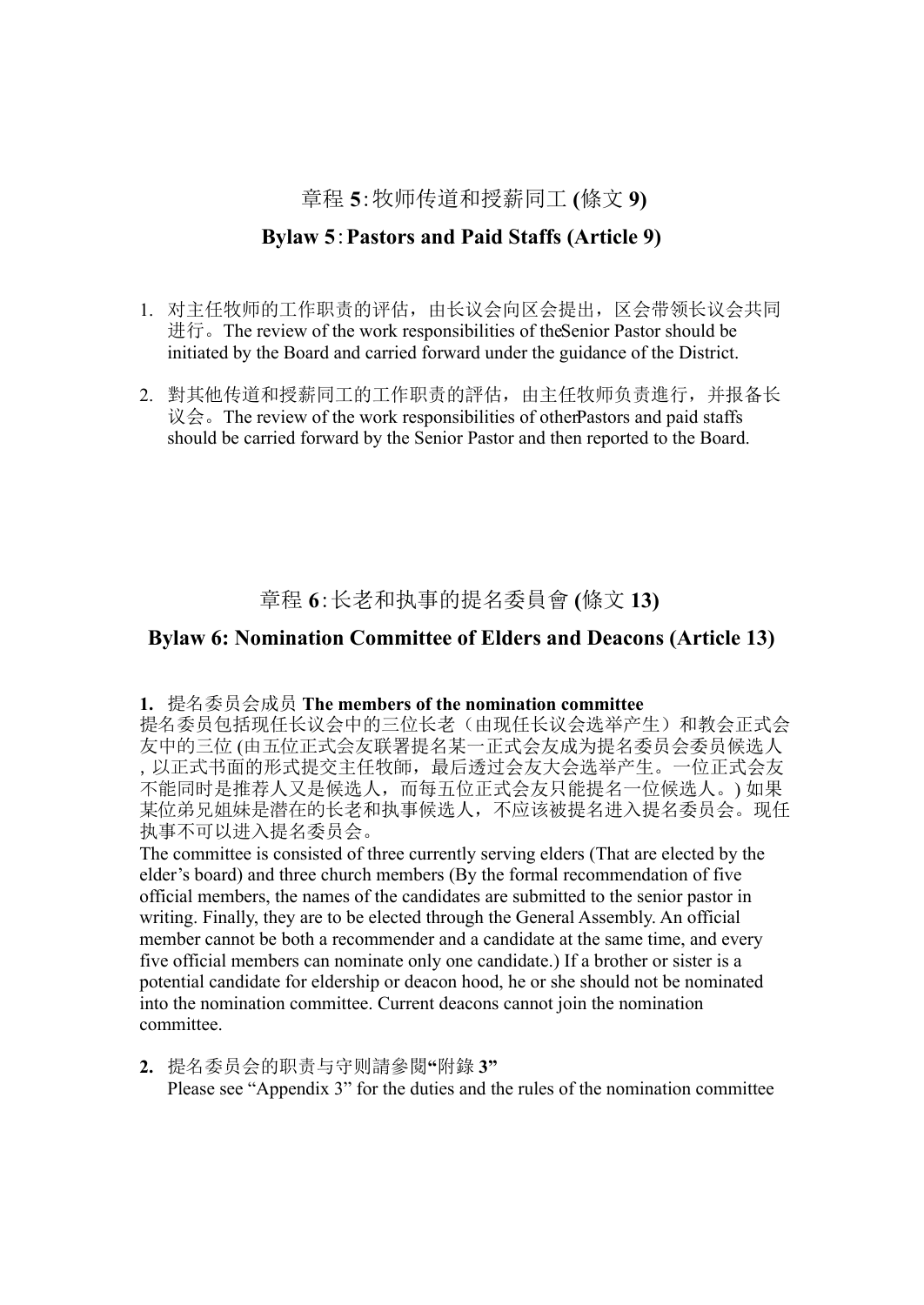## **Bylaw 7: Election of Elders and Deacons (Article 14)**

#### **1.** 选举日期和方式 **Date & Method of Election**

- 每年11-12月之间, 通过「会友大会」选举投票产生。

Votes are carried through an annual "General Assembly" between November to December.

- 会友大会采用不记名投票方式, 以票数不少于当时出席会友大会正式会友的简 单多数(50%+1), 方可当选。

The general assembly election will be conducted through an anonymous vote, whereby the nominee, with the vote of a simple majority among those official members present at the General Assembly, will be elected.

- 关于无法出席会友大会参与选举的正式会友可以经由代投的方式。这样的会友 必须填写签名"代投表格"。

Regarding official members who cannot be present to vote for positions on the Board of Elders at the General Assembly may do so by proxy. These members must fill out and sign the "Voting by Proxy Form".

**2.** 长老和执事附加提名方式 **The additional nomination of elders and deacons** 长老和执事的候选人名单由提名委员会提出。另外,正式会友也可以透过五名会 友联署提名候选人,以书面提交提名委员会。每五位正式会友最多可以提名一位 长老,一位执事。截止的时间是会友大会前一个月的主日。根据提名委员会的判 断,若被提议的候选人符合这个职位的资格,主席将把此候选人加入最后的名单 中。

The nominees are nominated by the nomination committee. In addition, official members could nominate a candidate by providing a formal recommendation of at least 5 members, submitted in writing to the nomination committee. Every five official members can nominate at most one elder and one deacon. The deadline for nomination by church members is the Sunday one month before the General Assembly. If, in the judgment of the nomination committee, the proposed candidate meets the requirements for the position, then the Chair will add this candidate's name to the final list of nominees.

**3.** 长老和执事候选人的选举 **The election of elders and deacons candidates** 被提名的长老和执事候选人,在会友大会选举当天,需要向会友大会做简要地口 头介绍和称述。

On the day of the General Assembly, the elders and deacons candidates must present a concise verbal self-introduction.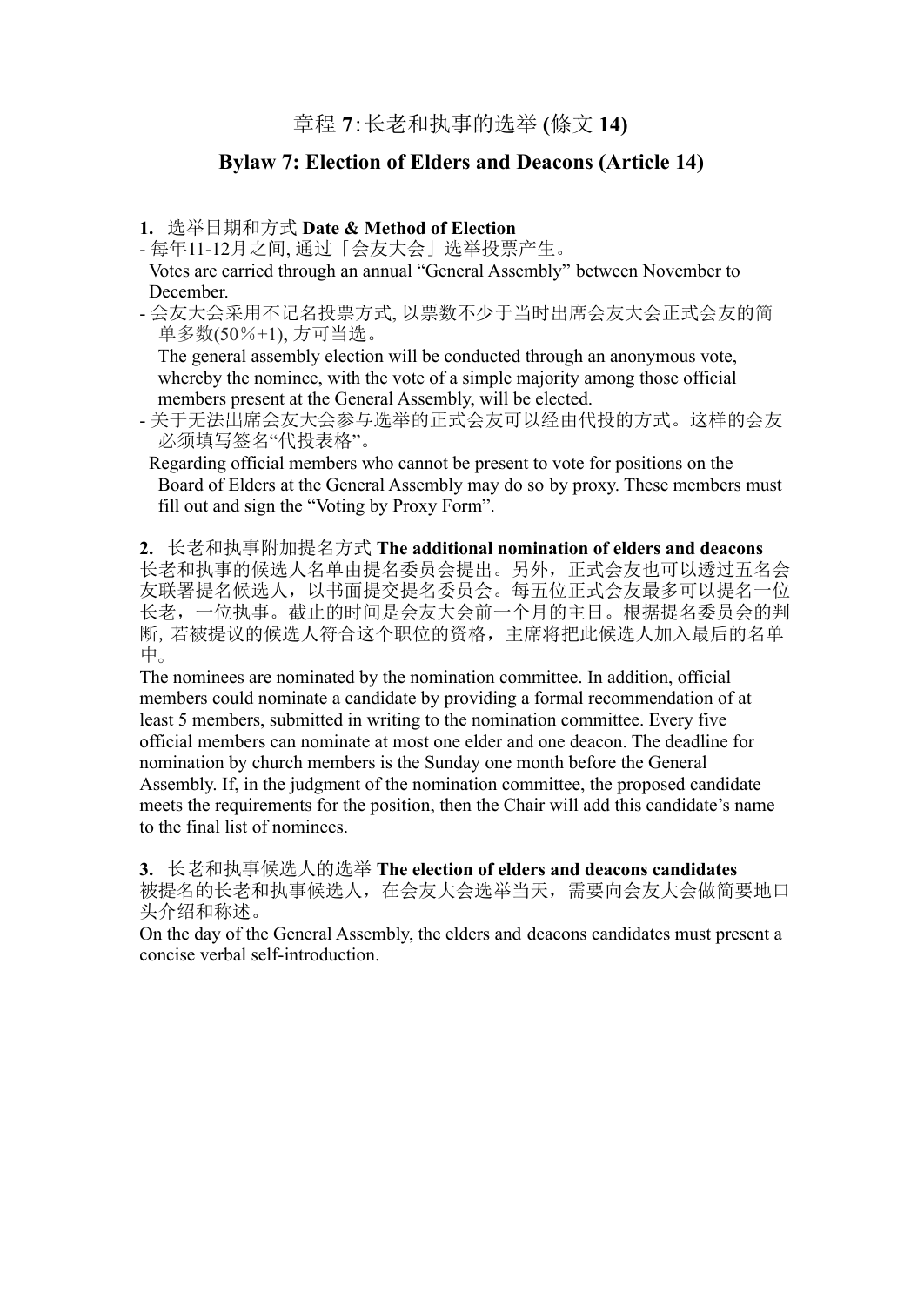## 附錄 **1**: 教会的组织管理结构

## **Appendix 1: Chart of the Church Organization and Governance**

Members General Assembly 会友大会 | Elders Board (Chinese & English) 长老议会(中英文堂) 主席: 主任牧师 | Deacons Board(Chinese & English) 执事会(中英文堂)

**Number of Elders** 长老的人数 **: 6**位**(**中文堂**)+ 2-3**位**(**英文堂**)**

**Chinese Congregation Elders' Offices**中文堂长老职位分工**:** Administration 行政 Finance 财务 Education 教育 Worship 崇拜 Caring 关顾 Mission/ Development 拓展

**English Congregation Elders' Offices** 英文堂长老职位分工 Education 教育 Worship 崇拜 Caring 关顾

**Number of Deacons** 执事的人数 **:6**位**(**中文堂**) + 3**位**(**英文堂**)**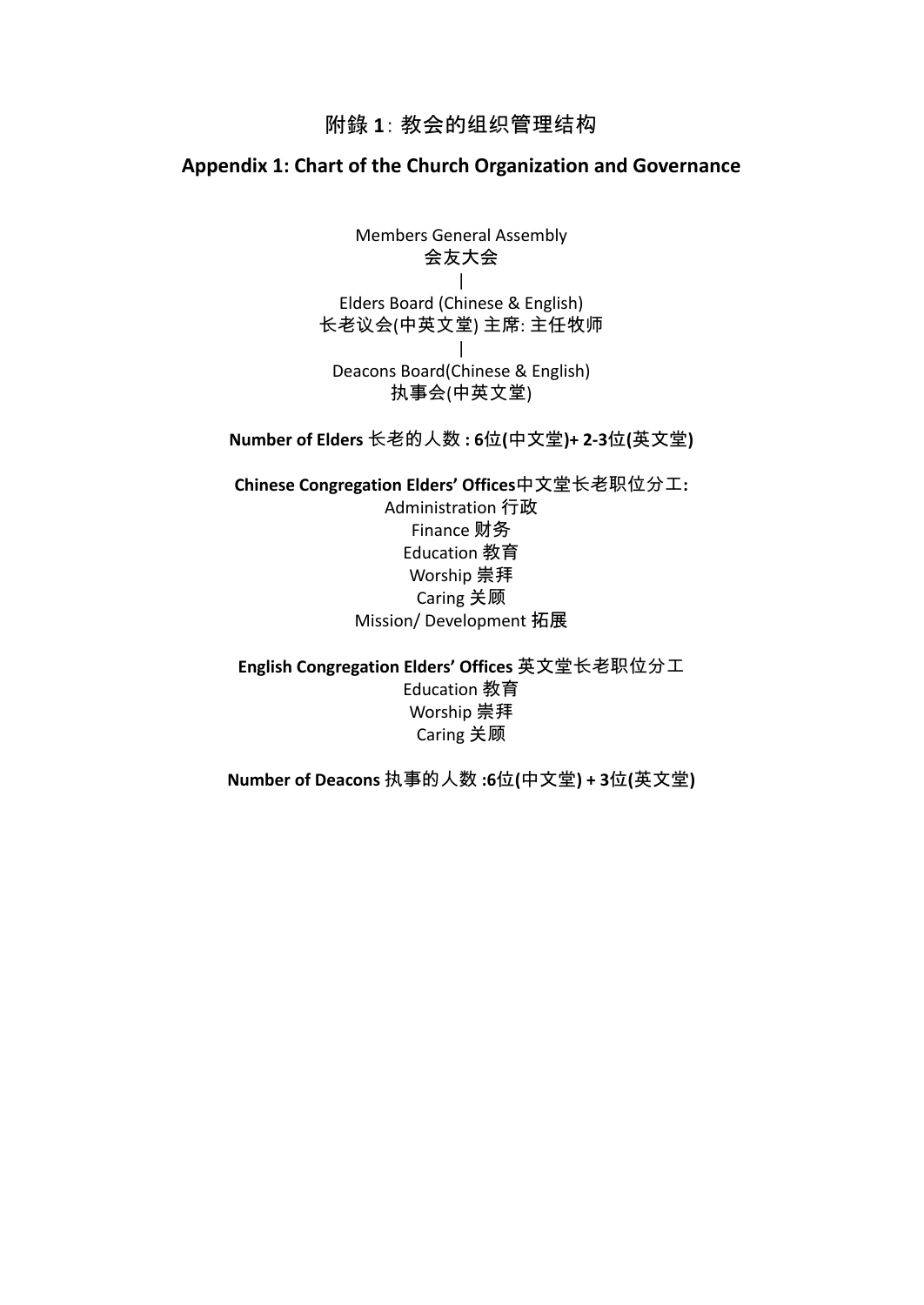## 附錄 **2**:长老和执事

#### **Appendix 2: Elders and Deacons**

#### **1.** 长老资格 **ELDER Qualification**

按照圣经基础: ( 提前3:2-7 ; 提多书1:6-9 ; 徒20:20-31 ; 提前5:7 ; 提后2:24 ; 彼前 5:1-2 ; 雅 5:14 )

According to Biblical standards: (1 Tim 3:2-7; Titus 1:6-9; Acts 20:20-31; 1 Tim 5:7; 2 Tim 2:24; 1 Pet 5:1-2; James 5:14)

- 已成为会友超过3年。
- Must be a church member for more than 3 years.
- 持续及规律地出席每主日崇拜。
- Attends weekly Sunday worship service on a regular basis.
- 曾当过执事或长老至少一任(三年)
- Have been a deacon or elder for at least one term (3 years)
- 有委身的心志。
- Have commitment to serve.
- 必须得家人支持。
- Have the approval of his family.
- 有十一的奉献。
- Tithe regularly.

恩典堂(包括英文/中文堂) 均属同一教会, 在长老或执事行列中, 不适宜有二位有 血缘或婚姻关系. 为要避免有利益冲突或利益输送的可能性. 为界定此条文, 有血 缘或婚姻关系者, 包括以下所指 :

Grace Church (including English and Chinese services) is one church. To avoid conflict of interest or corruptions, it is therefore inappropriate to have two members of deacons or elders that are related, be that through direct or marital relations. To clarify, it includes the following relationships:

- 配偶或任何亲生儿女或继儿女,
- Spouse, child, or stepchild.
- 父母或继父母,
- Parents or step-parents.
- 兄弟, 姊妹, 继兄弟或继姊妹,
- Siblings, or stepsiblings.
- 姻亲。
- In laws.

长老并不是终身制. Eldership is not a position for life.

#### **2.** 长老的职责 **Duties of ELDERS**

- "治理"和"教导".
- To "manage" and to "teach"
- 要有主仆的心志带领教会.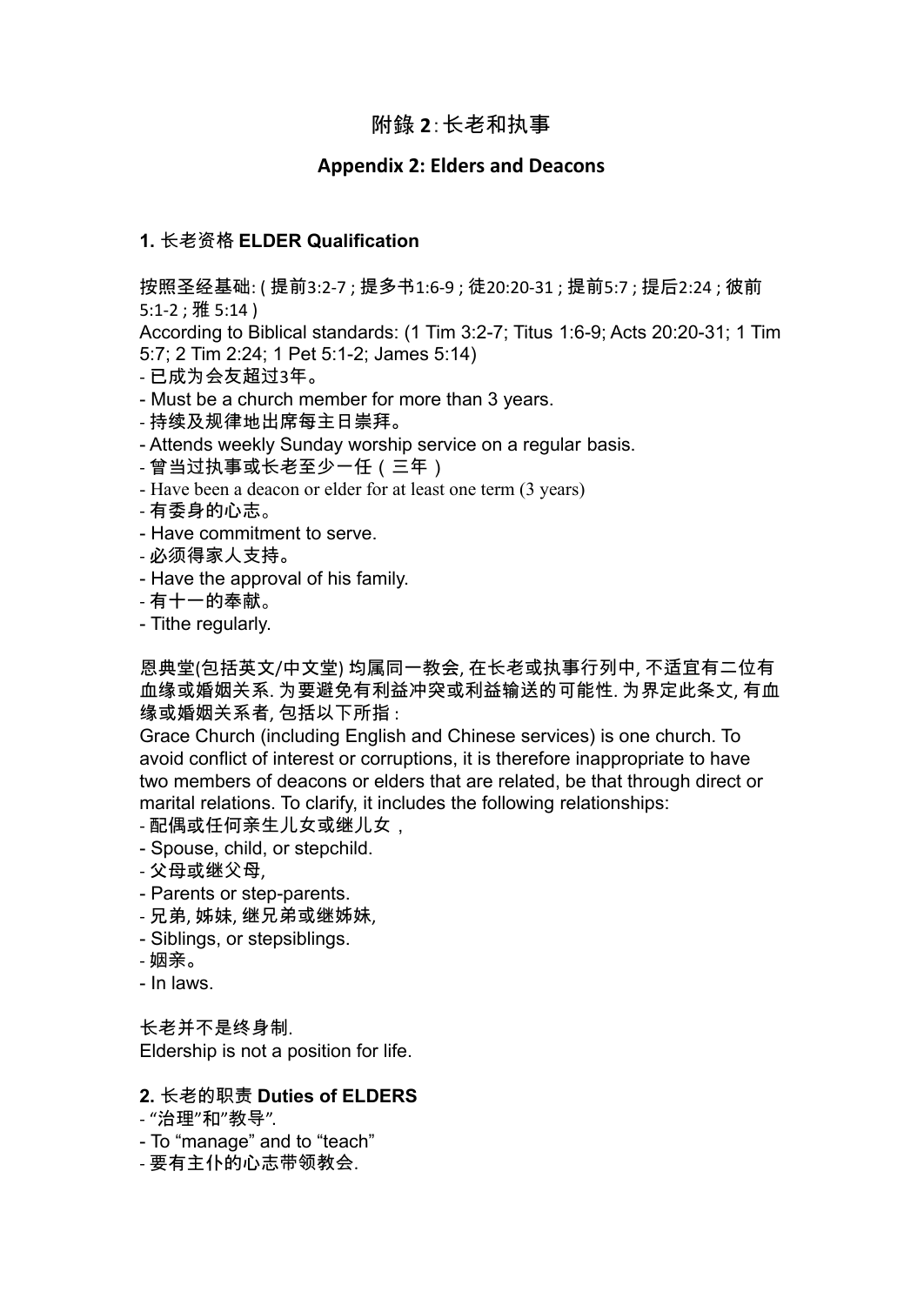- Must possess a servant-leader's heart
- 以纯正的教义装备信徒.
- To equip believers in pure doctrine.
- 保护会友免受异端的侵扰.
- To protect members from the harassment and misleading of false teachings.
- 保护教会不受任意妄为, 制造纷争的人之影响.
- To protect the church from conflicts and divisions.
- 必须出席每月定期的长老议会.
- To participate in the monthly elder's board meeting.
- 须定时与所属的执事和同工开会, 商讨并了解事务/事工的推动和进度.
- To meet and communicate regularly with the related deacon and coworkers, in order to understand the issues and works in progress.
- 栽培会友成为教会中的属灵领袖.
- To continue to train and grow church members in spiritual leadership.
- 竭力促进长老议会中的和谐与彼此了解.

- To promote harmony and mutual understandings with fellow elders.

#### **3.** 执事资格 **DEACONS Qualification**

按照圣经基础: 徒6:2-3 ; 提前3:8-12. 与长老资格一致. Based on the Biblical principles: Acts 6:2-3; 1 Timothy 3:8-12. On par with elder qualifications.

#### **4.** 执事的职责 **Duties of DEACONS**

- 主要协助执行长老议会决定的事务,
- Principally to help execute the works decided by the elder's board.
- 定时与所属的长老开会,
- To meet with the related elders regularly.
- 商讨并报告一切有关推动的事务和事工。
- To discuss and report all related services and works.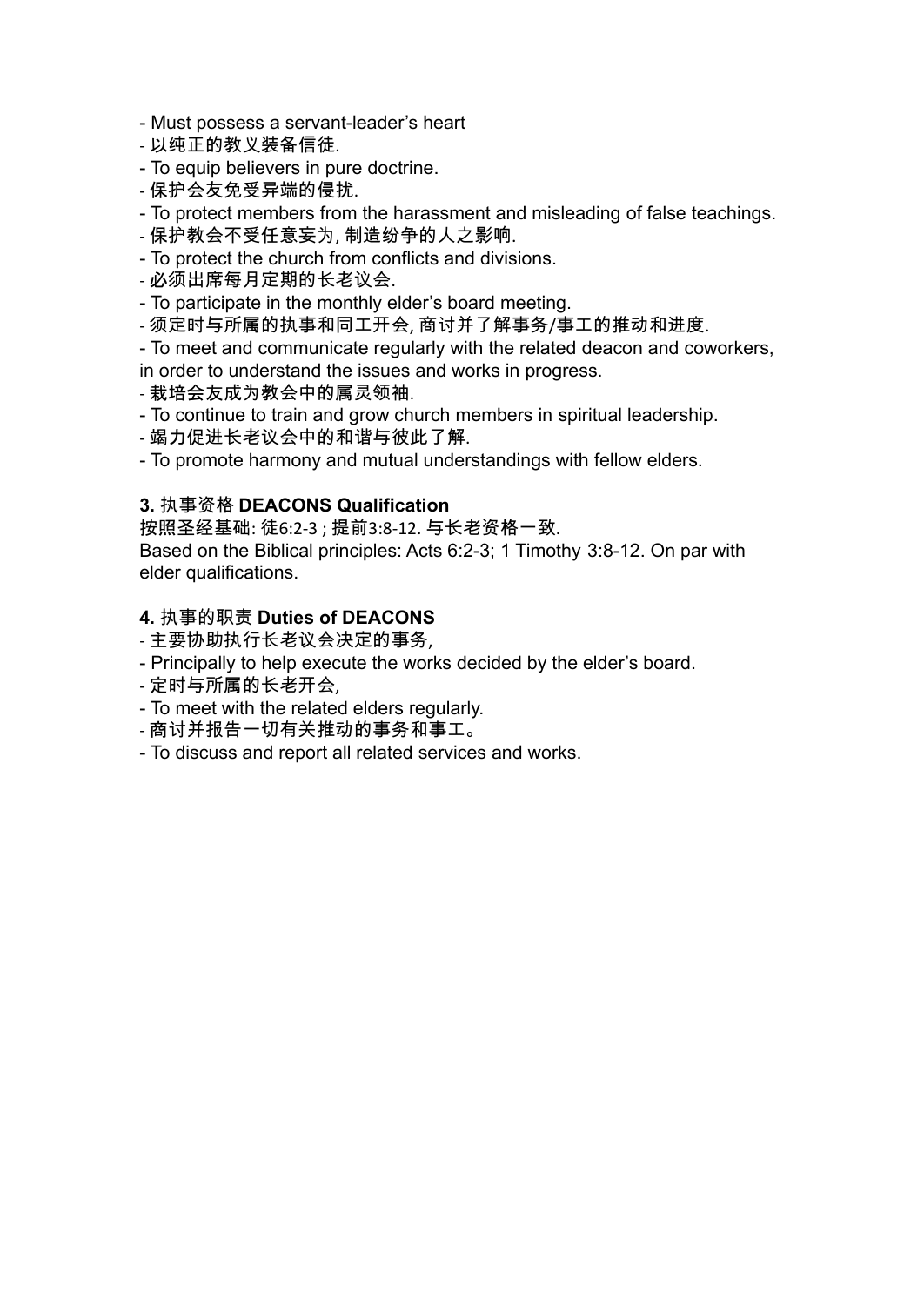## 附錄 **3**:提名委员会的职责与守则

### **Appendix 3: Duties and Rules of the Nomination Committee**

### **1.** 提名委员会的职责 **The duties of the nomination committee**

- 代表教会慎重地提名候选长老和执事的名单, 同心祷告, 寻求圣灵的感动和指引 ,完成任务后提名委员会自动解散。

- To pray together, to seek the guidance of the Holy Spirit, thereby carefully nominate the list of elders and deacons candidates. At the completion of their task the committee will dissolve automatically.

- 必须充分认识被选领袖的责任和条件. 按照圣经中对长老/执事的职责, 灵命, 生 活的要求. 以圣经为基础: (参阅长老/执事资格),作出提名。

- Must nominated based on a full understanding of the biblical principles of leadership, responsibility, spiritual maturity, and life testimony of elders and deacons. (see elder/deacon's qualifications)

- 主任牧师或者主任牧师指派的提名委员会成员需约见长老和执事候选人,确认 候选人是否最终接受提名。

- The senior pastor or the person he appointed must meet with the elder/deacon candidates to determine if they have accepted the nomination. - 提名委员会的成员需要特别考虑长老和执事候选人的下列方面:个人的 读经, 祷告的生活;个人属灵的经历、恩赐, 和负担;个人的家庭关系:父母, 配偶, 儿 女;被提名的长老执事的家人必须支持他们的服侍;个人十一的金钱奉献;个人的 性格特点,以及与同工及他人的关系;在三年内有无迁徙的计划。

- The nomination committee must consider the following qualifications for the elder or deacon nominee: personal Bible reading and prayer life, personal spiritual experience, spiritual gifts, and calling; personal relationship with his family: parents, spouse, and children; the elder and deacon nominee must have the support of his family in their service; must tithe; their unique character, and their relationship with other and coworkers; their plan to move in the following three years.

#### **2.** 提名委员会的守则 **The rules for the nomination committee**

- 承担会友对我们的信任和信托, 全力尽忠办妥这项事奉.

- Bear the trust of the church members, fully perform this service faithfully.

- 谦卑, 谨慎, 坦诚, 客观提出意见, 绝不是批评论断.(不是我们比其他会友有资格)

- Humbly, prudently, openly, and objectively give their opinions, never criticizing, (They are not more qualified than the other members)

- 要绝对保密:(包括你的家人, 候选人或考虑中的人)

- Must maintain strict confidentiality: (including to family members, candidates, or the person in consideration.)

- 不可与任何人交谈候选人名单及会议讨论的内容

- Never discuss the candidates list or the contents of the meetings with anyone outside the committee.